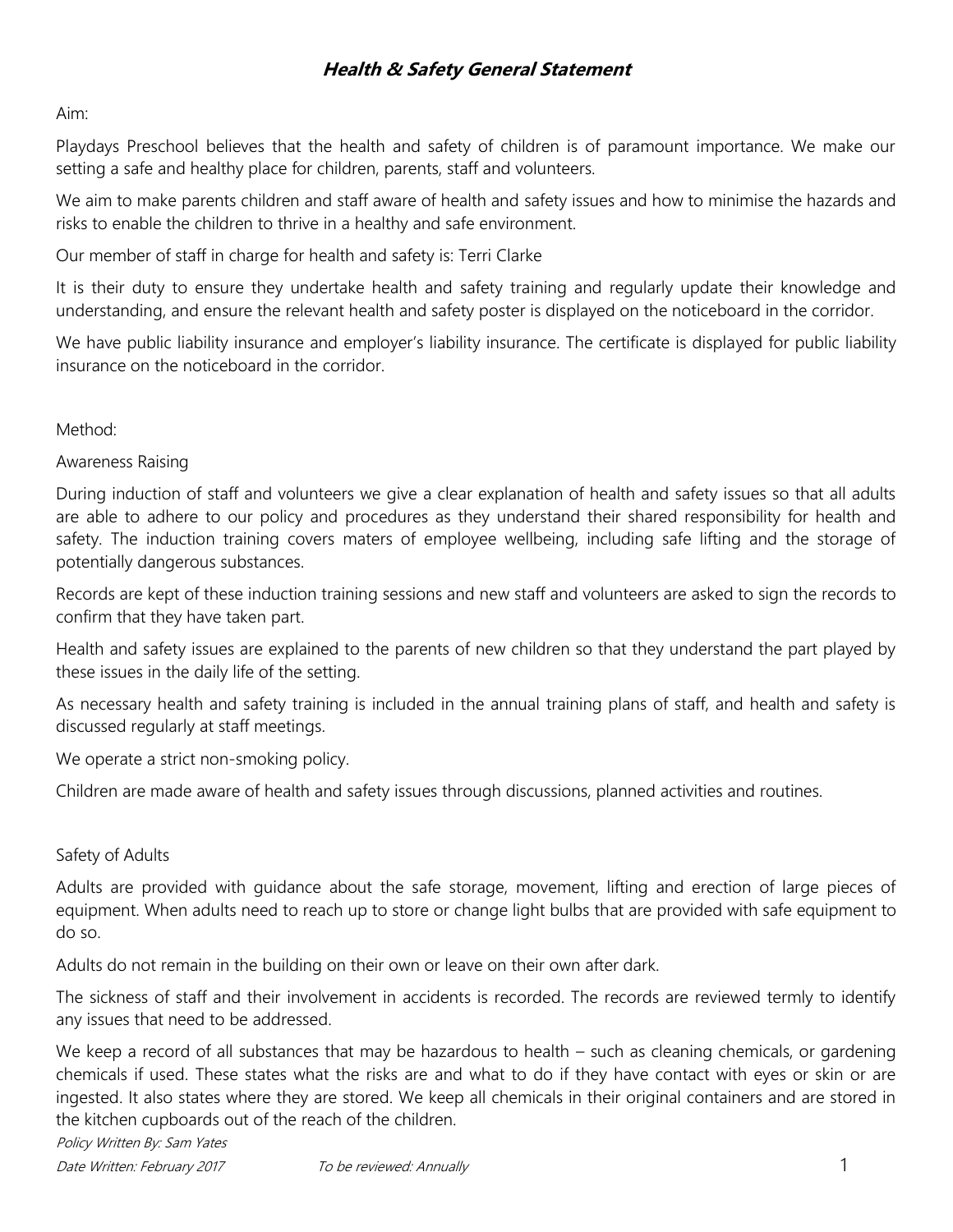### Windows

Low level windows are made from materials that prevent accidental breakage or are made safe. Windows are protected from accidental breakage or vandalism from people outside the building. Windows above ground floor are secured so that children cannot climb through them.

### Doors

We take precautions to prevent children's fingers from being trapped indoors. At induction staff are made aware to be vigilant when operating doors and where possible doors are wedged open during the session. The toilet cubicle doors are designed so that children are unable to trap their fingers when using them.

### Floors

All floor surfaces are checked daily as part of the risk assessment to ensure they are clean and not uneven, wet or damaged.

## Electrical Equipment

All electrical and gas equipment conforms to safety requirements and is checked regularly. Our boiler and electrical meter cupboard is not accessible to children.

Fires, heaters, electrical sockets, wires and leads are properly guarded and the children are taught not to touch them. Storage heaters and radiators are checked daily to make sure they are not covered.

There are sufficient sockets and staff are instructed not to overload them.

The temperature of hot water is controlled to prevent scalding.

Lighting and ventilation is adequate in all areas including storage areas.

#### Storage

All resources and materials from which children select are stored safely. Resources and equipment in storage cupboard are stored and stacked safely to prevent them accidentally falling or collapsing.

#### Outdoor Area

Our outdoor area is securely fenced. It is checked daily for rubbish and a daily risk assessment is completed before children are allowed outside.

Adults and children are made aware and are alert to the dangers of poisonous plants, herbicides and pesticides.

Where water can form a pool on equipment, it is emptied before children start playing outside. All outdoor activities are supervised at all time.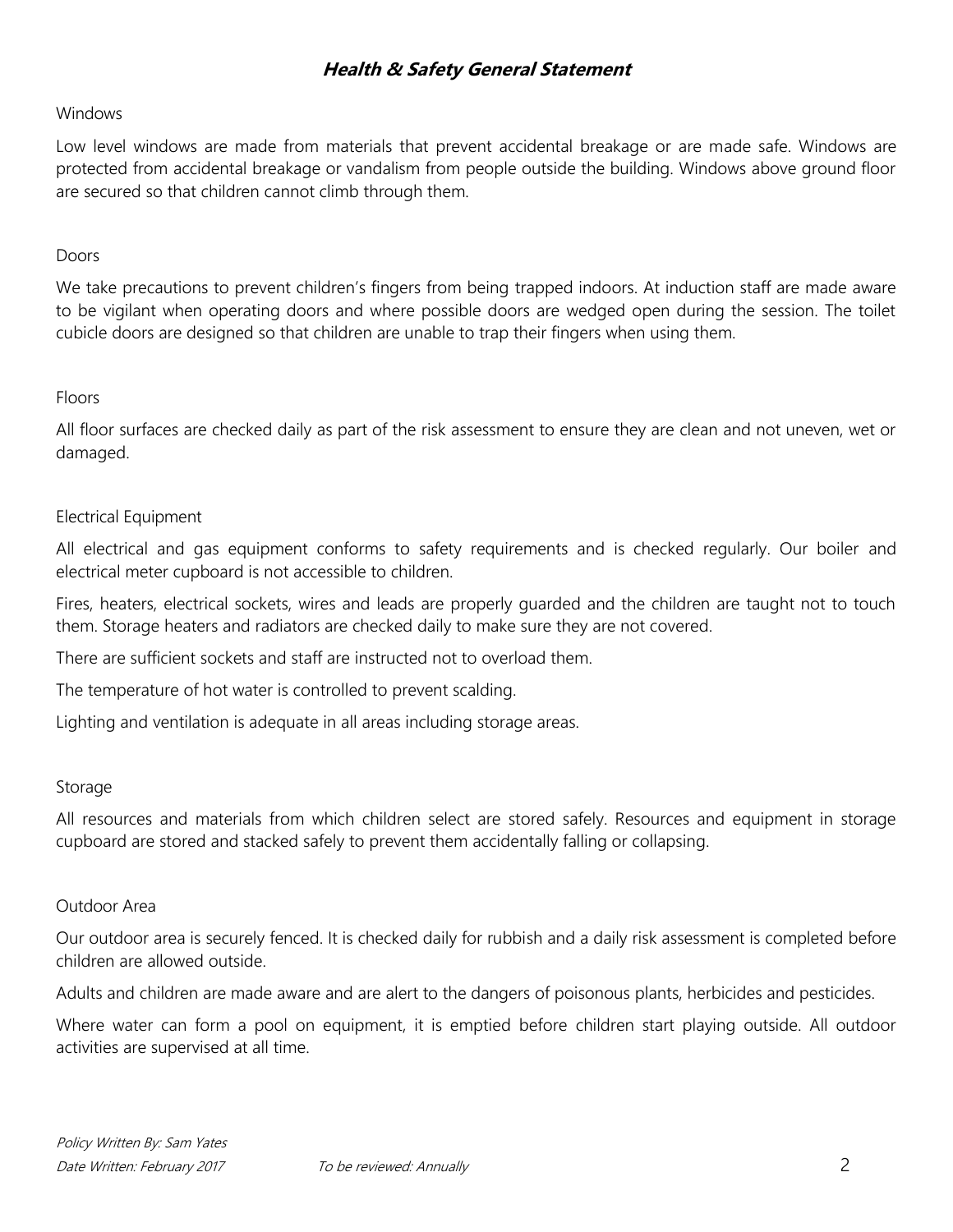## Hygiene

We regularly seek information from the Environmental Health Department and the Health Authority to ensure that we keep up-to-date with the latest recommendations. We also receive updates from Plymouth City Council Early Years Department.

Our daily routines encourage children to learn about personal hygiene.

We have a daily cleaning routine for the setting which includes playroom, kitchen, rest areas, toilets and nappy changing areas.

We have a cleaning schedule for resources and equipment, dressing up clothes and furnishings.

The bathroom area has a high standard of hygiene including handwashing and drying facilities and the disposal of nappies and siled waste.

We implement good hygiene practises by:

- Cleaning tables between activities
- Cleaning toilets and potties regularly
- Wearing protective clothing such as disposable aprons and gloves when appropriate
- Providing sets of clean clothes
- Providing tissues and wipes
- Ensuring individual use of towels and flannels

#### Activities and resources

Before purchase or loan of equipment and resources. They are checked to ensure that they are safe for the age and stages of the children attending the preschool.

The layout of play equipment allows adults and children to move safely and freely between activities. All equipment is regularly checked for cleanliness and safety and any dangerous items are repaired or discarded.

All materials including paint and glue are non-toxic. Sand is suitable for children's play.

Physical play is constantly supervised and children are taught how to handle and store equipment and tools safely.

Children who are sleeping are checked regularly.

Children learn about health and safety and personal hygiene through the activities we provide and the routines we follow.

Any faulty equipment is removed form use and is repaired. If it cannot be repaired it is discarded.

Large pieces of equipment are discarded only with the consent of the business manager and the chairperson of the committee.